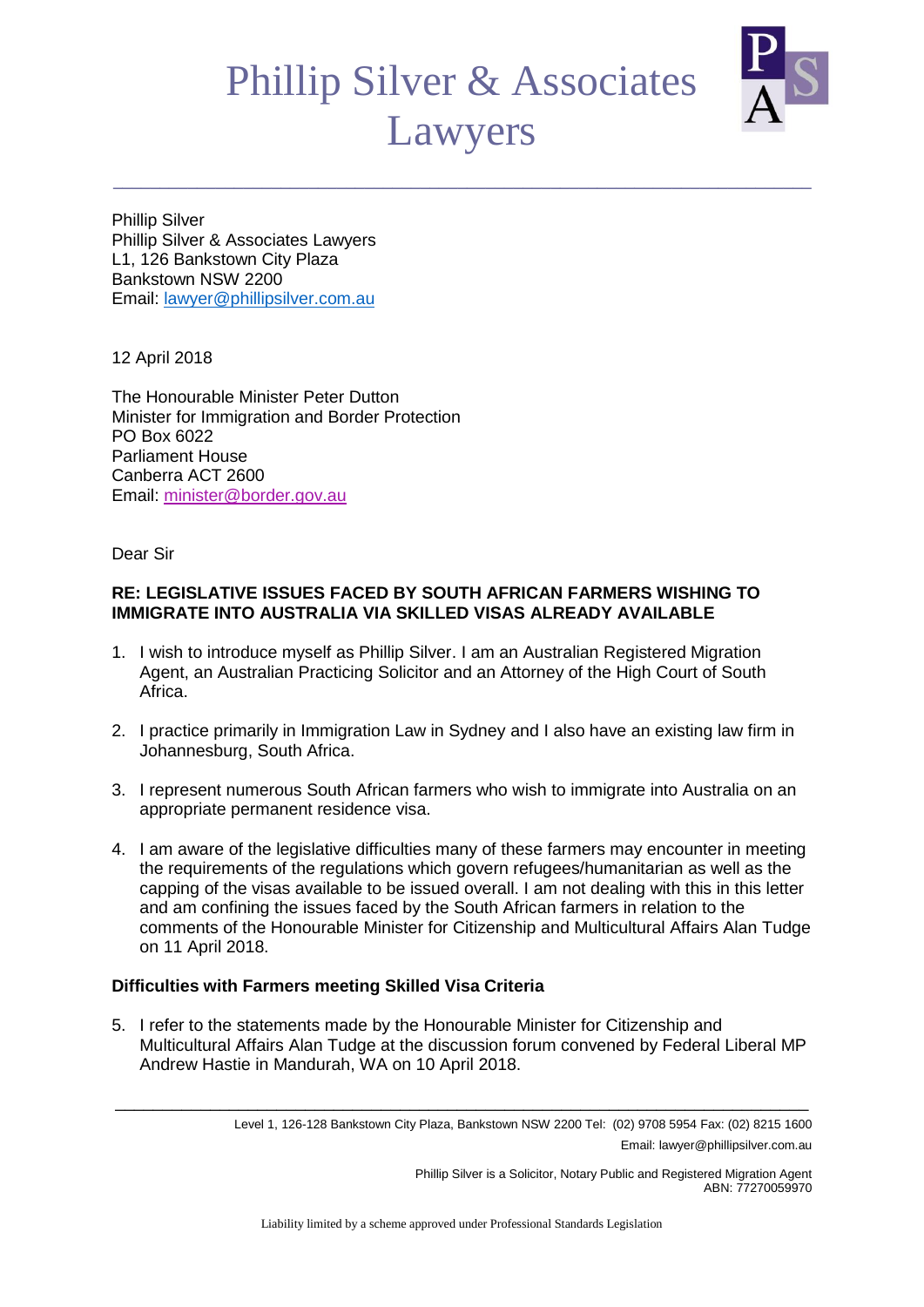6. I extract the following paragraph from The Australian published on 11 April 2018:

*Mr Tudge said he believed many South African farmers had skills that Australia needed and he urged people at the forum who were concerned about relatives in South Africa to research the skilled visas already available.* (Article attached)

7. I highlight that there are anomalies in the requirements for South African farmers to meet the criteria for the skilled visas currently available.

#### **Skilled visas already available**

- 8. The 11 farming occupations available for skilled migration visa programs are all listed under the Short-term Skilled Occupation List (STSOL), excluding the possibility of permanent residence via the Employer Sponsored visas. The Temporary Skill Shortage visa is inappropriate given that these farmers will only be able to live in Australia temporarily.
- **9.** The only routes to permanent residence for the 11 farming occupations are via the Skilled Nominated visa (subclass 190) and the Skilled Regional (Provisional) visa (subclass 489). **The difficulty with these 2 visa options is the necessity of having a bachelor's degree in order to obtain a positive skills assessment for the farming occupations.**
- 10. The skills assessing body for the 11 farming occupations is VETASSESS, and these occupations have been classified as Group B occupations which require a bachelor's degree and work experience to be positively assessed. The criteria for Group B occupations are attached.
- 11. All the farmers I have consulted do not have any qualifications, as they have been working on their family farms since leaving school.
- 12. Although these generation farmers are extremely skilled given that they have been operating their farms for many years, they are unable to obtain a positive skills assessment under the current VETASSESS requirements.
- 13. I would request that the legislation and skills assessing criteria be reviewed to move the farming occupations to the Medium and Long-term Strategic Skills List (MTLSSL) list and remove the need for formal qualifications for farmers in order for them to meet the skills assessing authority's criteria.
- 14. I note that the Australian and New Zealand Standard Classification of Occupations definitions for all 11 farming occupations state that:

*At least five years of relevant experience may substitute for the formal qualification.*

#### **The skills assessment criteria should be aligned with this requirement**.

15. In conclusion, the statements by The Honourable Alan Tudge MP (as set out above) are misguided as the current pathway to permanent residence via the skilled visas already available is prohibitive to the majority of skilled South African farmers

I thank you for your consideration of this letter. To the extent that I am able to assist your office in any manner, I will be more than happy to do so.